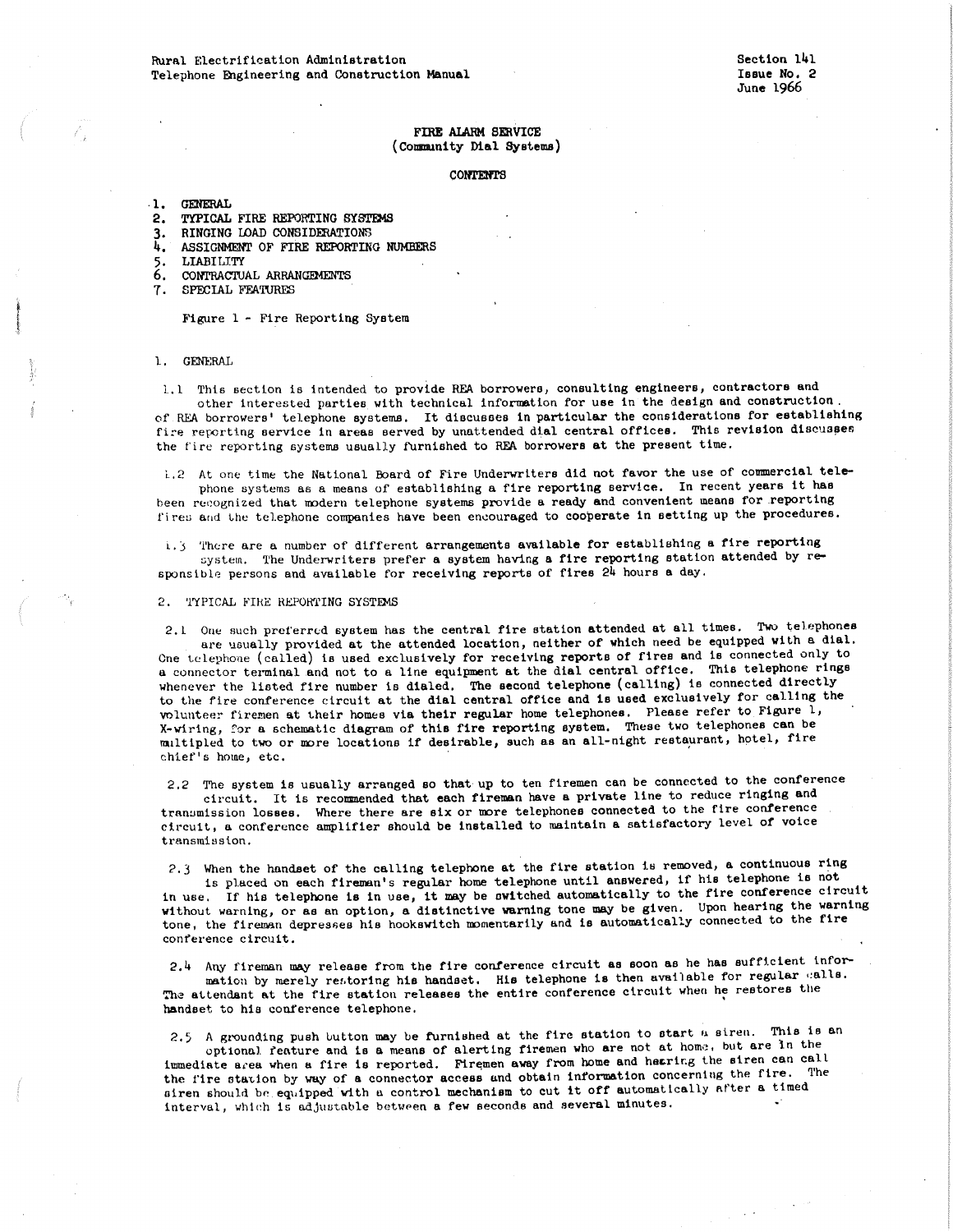# REA TE & CA-141

2.6 Another optional feature is a supervisory larg gamel at the fire station, arranged to light a lamp for each fireman's line when the fireman answers. This indicates to the attendant which firemen have answered the fire conference call.

2.7 A second and popular method is shown in Figure 1, Y-wiring. It provides a directory number

which, when dialed by the person reporting the fire, directly operates the fire conference circuit at the community dial civice. This signals the regular bone telephones of all the firemen by means of a continuous ring until answered. If a fireman's talephone is husy on a regular call, the fire conference circuit can be arranged to effect an immediate transfer to the conference circuit without warning. Or, as an option, a distinctive warning tone may be given to the busy telephone. In the latter case, the fireman depresses the hookswitch momentarily and is then connected to the fire conference circuit. Fach fireman should have a private line to reduce minuing and transmission losses. It is recommended that not work than ten telephones be assigned to the conference circuit and that a conference amplifier be installed where there are six or sore tolephones in order to maintain a satisfactory level of voice transmission. Grounding puch buttons may be installed at one or more of the firemen's telephones for starting a siren. The signer should be equipped with a timing control as described in Perscraph 2.5. This method may have a disadvantage in that there is a possibility of calls from missuided persons for the soil purpose of causing mischief. It also may be confusing when neveral persons snower a fire call and subject the calling party to a number of quastions.

3. RINGING LOAD CONSIDERATIONS

3.1. A fire alarm system, with seenstmes ten or more telephones in the homes of firemen which must be rung simultaneously with a continuous ring, bends to place a burden on the ringing machine in the central dial office which must be considered. Befar to 28 A CA-212, "Ringing Systems," for information concerning the selection of a ringing medine with admension capacity to handle the load.

4. ASSIGNMENT OF FIRE REPORTING NUMBERS

4.1 Special comphasis should be placed upon proper directory listings and fire reporting information.

4.11. Proference of Numbers - For each of the shown types of service, there should be a number assigned for firs reporting personer only. The number should preferably be one which rap easily be remembered, such as 3131 and similar combinations. Sambars such as illl and 2222 should be avaided because of the tendency to force the dial.

4.12 Directory Introductory Information - Information in the introductory pages of the telephone divectory stanld include brief instructions regarding bew to neke emergency fire calls. Where a single fire department serves the entire area covered by the talephone directory, it should list the sumber of that department. If the telephone directory covers an area served by more than one fixe department, the instanctions should suggest that the directory user enter the telephone number of the fire department sorving him area in the space provided. The instructions should also advise the vact that in any came the operator may be dialed or called and cessfor a connection to the fire department, and that the calling party, if mashle to remain at the triephone, should tell the operator where help is required.

4.13 Alphabetical Listings - In all cases the number should also be listed under "FIRE DYPARIMENT" in the alphabetical eretion of the teleghous directory.

4.14 Reserving Fire Reporting Lines - For small communities only can telephone line need be reserved exclusively for fire calls, but for larger communities at loast two lines and as many more as may be required should be reserved.

A.15 Special Notice Cards - Where the arca covered by a telephone directory is served by more than one fire department, it may be desirable that the fire departments distribute cards to homes and places of business listing the number of the fixe Separtment to be called.  $4 - 2 - 1$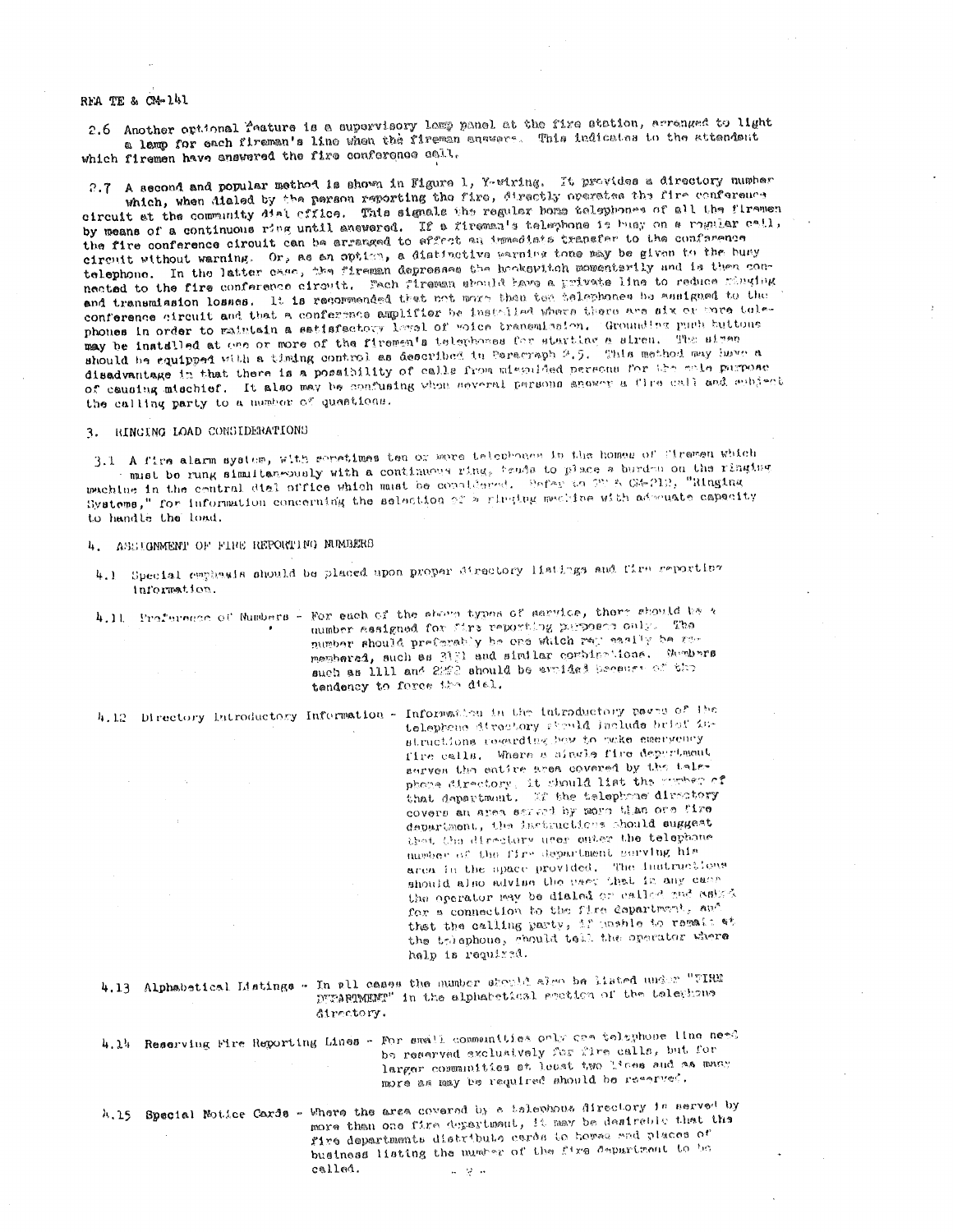4.16 Other Fire Department Lines - In addition to the reserved central office lines, sufficient other lines should be provided to care for the usual department business. Where such lines are provided, the directory listing should appear as follows:

## FIRE DEPARTMENT

# 'l'o report **a** fire------,.....~-----**Rumbe;\'**

FOR ALL OTHER PURPOSES Mumber

4.17 Use of "Fire Call Only" Lines - The same number should not be used for both fire reports and other purposes. The fire alarm operator, or other person designated by the fire department to receive reports of fires, should refuse any call, other than a fire report which comes in over the "fire call only" lines, and should notify the party calling to use the other department number.

### 5, LIABILITY

5,1 Owners of telephone ayatema providing any type of telephone or leased wire facilities to **<sup>a</sup>** city, town, or community for fire or police reporting services should take every precaution to protect themaelvee from damages, The borrower's attorney should be consulted in working out appropriate arrangements.

# 6. CONTRACTUAL ARRANGEMENTS

6.1 Many types of contractual arrangements have been entered into for such fire reporting facilities, Thie service la generally one for negotiation between the borrower and the appropriate authorities. Securing **a** franchise ay depend upon the ability of **a** borrower to provide such service at a reasonable cost. Borrowers should seek legal counsel in this matter.

### 7. SPECIAL FEATURES

7.1 There are many devices available on the market that may be used in conjunction with the basic systems outlined in this section. The use of such additional refinements is primarily controlled by the economic status of the community to be served and the compensation offered.